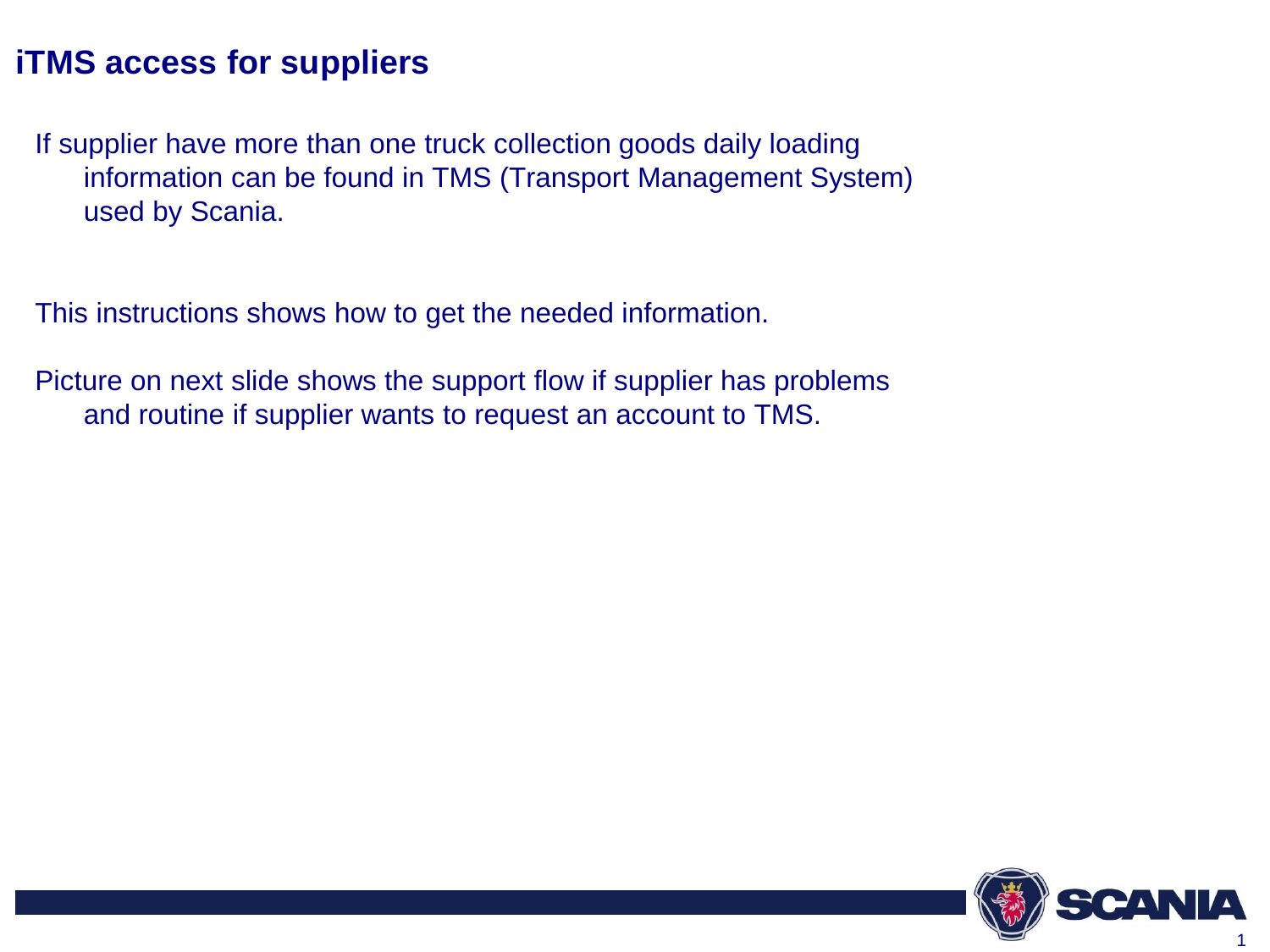### **iTMS technical deviations and user account issues for Supplier**



**Example issues**

- ITMS Login issues
- ITMS not available
- ITMS not showing what is expected

**Requests for new users** ( approx. 1 week lead time) Always provide: name, phone, e-mail and also Supplier ID Ex: 1252-01

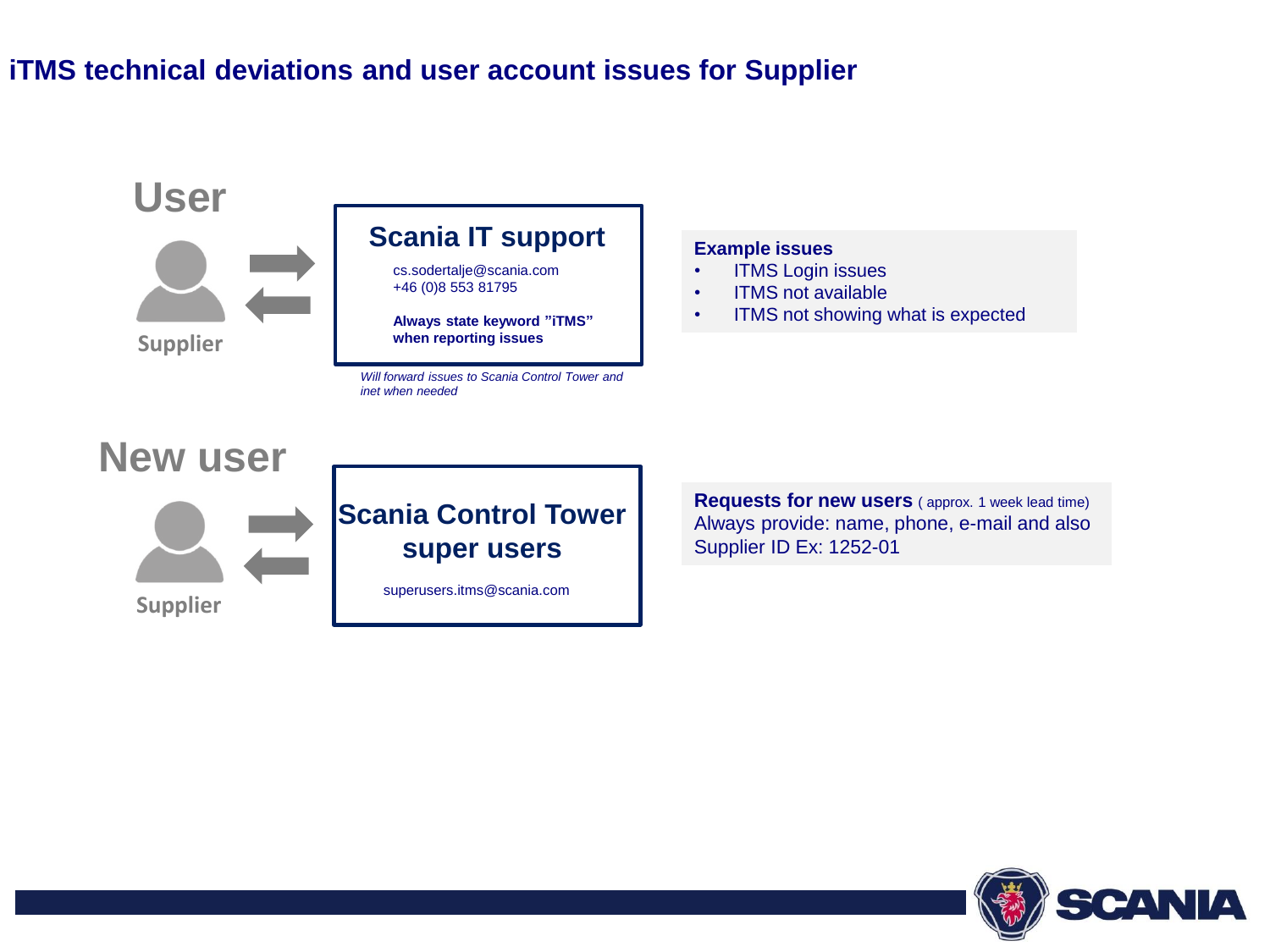## **See loading information in inet iTMS (1/3)**

|                   | hevond standard |                               |                                                      |                                                                                         |                            |                       | 1                                          | <b>Order list</b>      | <b>Transport list</b>                                              |                   |
|-------------------|-----------------|-------------------------------|------------------------------------------------------|-----------------------------------------------------------------------------------------|----------------------------|-----------------------|--------------------------------------------|------------------------|--------------------------------------------------------------------|-------------------|
|                   |                 |                               | <b>Username: UATEMMA</b>                             |                                                                                         |                            | Client:               |                                            | (5190-01) CASTINGS PLC |                                                                    | Logout<br>d4<br>◡ |
| <b>Order list</b> |                 | 3                             |                                                      |                                                                                         |                            |                       |                                            | 4                      | 泪<br>ıd                                                            | 国口<br>Δ           |
| T&T               | <b>Status</b>   | <b>Transport</b><br>Reference | <b>Consignor</b><br><b>Recipient</b>                 | Country / ZIP / City<br>Country / ZIP / City                                            | # Colli<br>Weight          | <b>Volume</b>         | <b>Pickup date</b><br><b>Delivery date</b> | Load                   | <b>Service Provider</b><br>Plate no. truck                         | $\overline{2}$    |
| 图                 | accepted        | 20001363.3<br>2717811         | Scania<br>Production U2                              | CASTINGS PLC GB WS2 8TF<br><b>WALSALL, W</b><br><b>MIDLANDS</b><br>NL 8041 AL Zwolle    | 62 CLL<br>13683.0 kg       | 25.677 m <sup>3</sup> | 17.09.2015<br>22.09.2015                   | 201212                 | <b>DFDS Logistics</b><br>(TL/FTL/LTL/MR)<br>(SCAC1)                |                   |
| ß                 | accepted        | 20001361<br>2717810           | Scania CV AB MIDLANDS<br>Engine 4                    | GB WS2 8TF<br>CASTINGS PLCWALSALL, W<br>SE 151 87<br>SODERTALJE                         | <b>27 CLL</b><br>4330.0 kg | 10.797 m <sup>3</sup> | 17.09.2015<br>22.09.2015                   | 201201                 | <b>DFDS Logistics</b><br>(TL/FTL/LTL/MR)<br>(SCAC1)                |                   |
| 图                 | accepted        | 20001360<br>2717813           | Panalpina world MIDLANDS                             | CASTINGS PLCGB WS2 8TF<br>Scania Brasil viaWALSALL, W<br>Transport NV BE 2030 Antwerpen | 32 CLL<br>3499.0 kg        | 7.218 m <sup>3</sup>  | 17.09.2015<br>21.09.2015                   | 201211                 | <b>DFDS Logistics</b><br>(Precollection/EP)<br>(SCAC2)<br>29857055 |                   |
| f                 | accepted        | 20001359<br>2717812           | <b>Scania</b><br>Production<br>Zwolle                | CASTINGS PLCGB WS2 8TF<br>WALSALL, W<br><b>MIDLANDS</b><br>NL 8041 AL Zwolle            | 31 CLL<br>4779.0 kg        | 9.531 m <sup>3</sup>  | 17.09.2015<br>22.09.2015                   | 201212                 | <b>DFDS Logistics</b><br>(TL/FTL/LTL/MR)<br>(SCAC1)                |                   |
| 图                 | accepted        | 20001358<br>2717815           | Scania Logistics MIDLANDS<br>Center (CHL) SE 151 87  | GB WS2 8TF<br>CASTINGS PLCWALSALL. W<br><b>SODERTALJE</b>                               | 9 CLL<br>1178.0 kg         | 1.837 m <sup>3</sup>  | 17.09.2015<br>22.09.2015                   | 201214                 | <b>DFDS Logistics</b><br>(TL/FTL/LTL/MR)<br>(SCAC1)                |                   |
| ß                 | accepted        | 20001357<br>2717814           | Scania CV AB MIDLANDS<br>Chassis                     | GB WS2 8TF<br>CASTINGS PLCWALSALL, W<br>SE 151 87<br>SODERTALJE                         | 38 CLL<br>7479.0 kg        | 13.639 m <sup>3</sup> | 17.09.2015<br>22.09.2015                   | 201201                 | <b>DFDS Logistics</b><br>(TL/FTL/LTL/MR)<br>(SCAC1)                |                   |
| 图                 | accepted        | 20001355<br>2717816           | Scania<br>Production<br>Angers                       | CASTINGS PLC GB WS2 8TF<br><b>MIDLANDS</b><br>FR 49008 ANGERS<br>CEDEX 01               | 80 CLL<br>15629.0 kg       | 27.232 m <sup>3</sup> | 17.09.2015<br>22.09.2015                   | 201211                 | <b>DFDS Logistics</b><br>(Precollection/EP)<br>(SCAC2)<br>29857055 |                   |
| f <sup>3</sup>    | accepted        | 20001351<br>2718331           | Scania Logistics MIDLANDS<br>Center (AML) SE 151 87  | GB WS2 8TF<br>CASTINGS PLCWALSALL, W<br>SODERTALJE                                      | 3 CLL<br>500.0 kg          | 1.110 m <sup>3</sup>  | 17.09.2015<br>22.09.2015                   | 201201                 | <b>DFDS Logistics</b><br>(TL/FTL/LTL/MR)<br>(SCAC1)                |                   |
| 图                 | accepted        | 20001347<br>2718332           | Scania Logistics MIDLANDS<br>Center (APL)            | GB WS2 8TF<br>CASTINGS PLCWALSALL, W<br>SE 151 87<br><b>SODERTALJE</b>                  | 9 CLL<br>1380.0 kg         | 2.290 m <sup>3</sup>  | 17.09.2015<br>22.09.2015                   | 201201                 | <b>DFDS Logistics</b><br>(TL/FTL/LTL/MR)<br>(SCAC1)                |                   |
| ß                 | accepted        | 20001339<br>2718139           | Scania CV AB MIDLANDS<br>Engine 5                    | GB WS2 8TF<br>CASTINGS PLCWALSALL, W<br>SE 151 87<br>SODERTALJE                         | 49 CLL<br>11141.0 kg       | 22.971 m <sup>3</sup> | 17.09.2015<br>22.09.2015                   | 201201                 | <b>DFDS Logistics</b><br>(TL/FTL/LTL/MR)<br>(SCAC1)                |                   |
| ß                 | accepted        | 20001337<br>2718138           | Scania CV AB -<br>Scania Gearbox Million 117<br>(GP) | CASTINGS PLC GB WS2 8TF<br>WALSALL, W<br><b>MIDLANDS</b><br>SODERTALJE                  | 16 CLL<br>2075.0 kg        | 3.945 m <sup>3</sup>  | 17.09.2015<br>22.09.2015                   | 201214                 | <b>DFDS Logistics</b><br>(TL/FTL/LTL/MR)<br>(SCAC1)                |                   |

#### **Sign in to inet iTMS**

*https://solutions.inet[logistics.com/ls/Login?Lang=EN](https://solutions.inet-logistics.com/ls/Login?Lang=EN)*

#### Select Order List  $(1)$

Use filter to search for the relevant day(s) **2**

Transport orders = Consignments. Shown together with Webstars consignment numbers. **3**

Load information = Reference for arrivng trucks. Corresponding to e-LC file number **4**

Same load number on multiple transport orders means they are loaded together.

To see loading sequence click on one transport order and print an Assignments list for each load = truck. (See next slides)

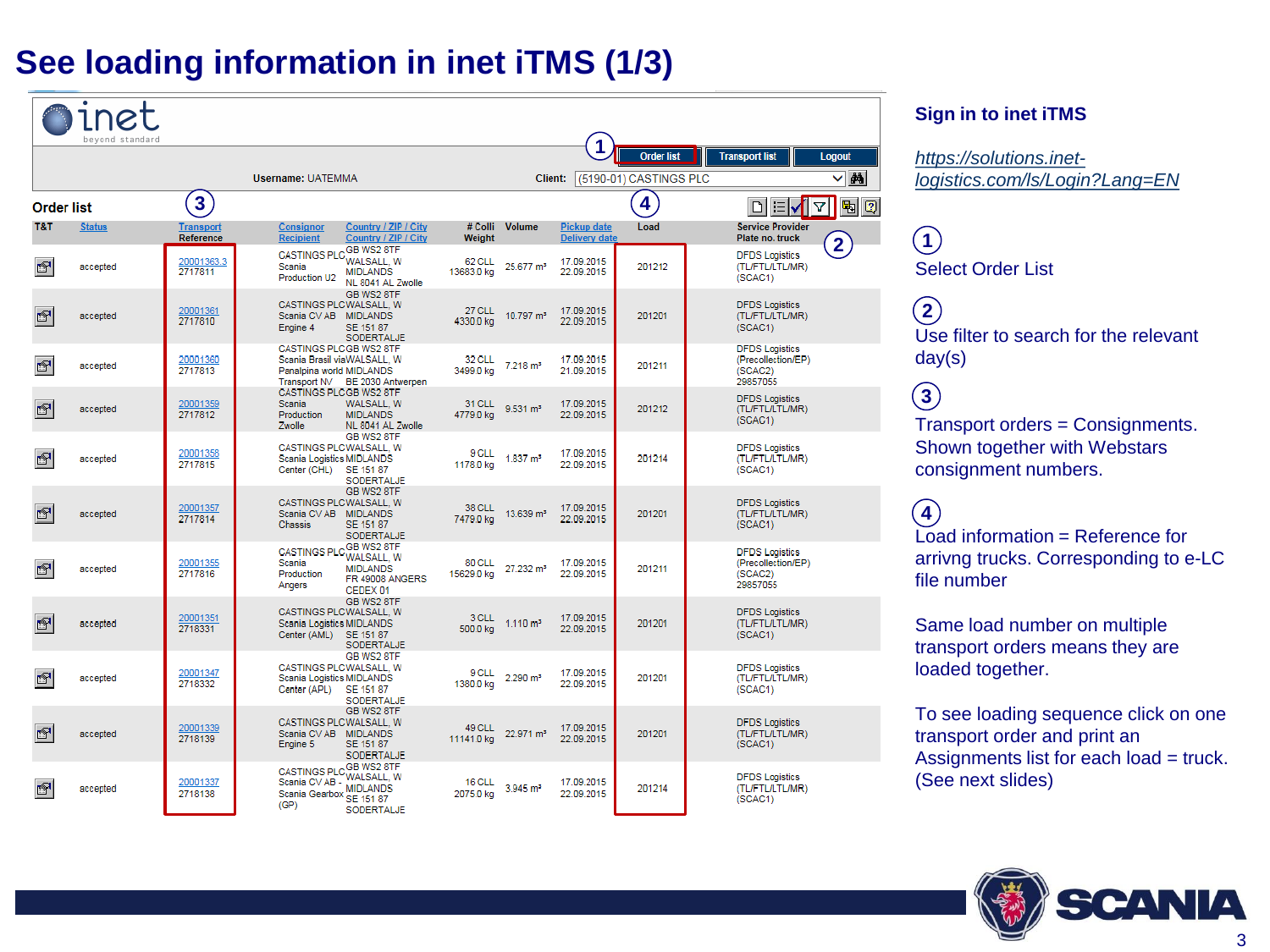### **See loading information in inet iTMS (2/3)**

| inet<br>hevond standard                                                        |                                                                  |                                                  |                                                      |
|--------------------------------------------------------------------------------|------------------------------------------------------------------|--------------------------------------------------|------------------------------------------------------|
|                                                                                |                                                                  |                                                  | <b>Transport list</b><br><b>Order list</b><br>Logout |
|                                                                                | <b>Username: UATEMMA</b>                                         | Client:                                          | d4<br>(5190-01) CASTINGS PLC<br>$\checkmark$         |
| <b>Order processing</b>                                                        |                                                                  |                                                  | ħ<br>$\sqrt{2}$<br>酯<br>ĝå<br>nne                    |
| <b>Status: Transport order accepted</b><br>Fields marked with * are obligatory |                                                                  |                                                  |                                                      |
| Service:                                                                       | Road Freight<br>$\checkmark$                                     | Contact:                                         | Support,                                             |
| Order no.*                                                                     | from 16.09.2015<br>20001361                                      | Reference no                                     |                                                      |
| Purchase order no.                                                             | Ε<br>û                                                           | Delivery note no.                                | $\equiv$<br>2717810                                  |
| Business case*                                                                 | $\checkmark$<br>Inbound                                          | Freight mode                                     | <b>IN</b><br>$\checkmark$                            |
| Service-level*                                                                 | Standard<br>$\checkmark$                                         | Client                                           | <b>DE</b>                                            |
| Special cargo no.                                                              | ⋿<br>$\hat{a}$                                                   |                                                  |                                                      |
| Consignor                                                                      | Pick-up<br>TO Owner<br>Recipient<br>Delivery                     | Principal                                        |                                                      |
| Customer ID                                                                    | M<br>5190-01                                                     | Contact person                                   | $\times$<br><b>I ISA KNIGHT</b>                      |
| Company*                                                                       | <b>CASTINGS PLC</b>                                              | Phone                                            | 44*1543 374 341                                      |
|                                                                                | <b>BLOXWICH LANE</b>                                             | Fax                                              | 44*1543 377 483                                      |
| Loading / unloading<br>place                                                   |                                                                  | eMail                                            | $\blacksquare$<br>sreejith.sreenivasan@scania.com    |
| Street*                                                                        | UNIT 6, BLOXWICH LANE INDUSTRIAL ESTATE                          |                                                  |                                                      |
| Country / ZIP / City*                                                          | WALSALL, W MIDLANDS<br>鹧<br><b>GB</b><br>WS2 8TF                 | State/Province                                   | $\checkmark$                                         |
| Legs                                                                           | <b>Scheduling pool</b>                                           | <b>Assignment List</b>                           | 图<br>國                                               |
| No Status                                                                      | via Hub<br>Load no.<br><b>Dispatch point</b><br><b>Transport</b> | Service provider                                 | Service-<br><b>Service</b><br>Level                  |
| assigned<br>1.                                                                 | 201201<br>17.09.2015                                             | <b>DFDS Logistics (TL/FTL/LTL/MR)</b><br>(SCAC1) | Standard<br>$\circledbullet$                         |
| <b>Transport information</b>                                                   |                                                                  |                                                  |                                                      |
| Loading reference                                                              |                                                                  | Pickup date*                                     | from 08:00<br>to 17:00<br>17.09.2015                 |
| Incoterm*                                                                      | <b>FCA</b><br><b>Destination</b><br>$\checkmark$                 | Delivery date*                                   | 22.09.2015<br>from 17:00<br>to 23:59                 |
| Comment                                                                        |                                                                  |                                                  | $\checkmark$                                         |

#### To print Assignment list:

- In the transport order detail, click on the print scroll down list and select Assignment list. Click on the printer symbol.  $(1)$
- Choose to print as PDF document **2** by clicking on the left printer symbol.

|                    | https://project3.inet-logistics.com/ls/vsa/servlet/DispoPrint?Type=LOADINGLSTXXQQXXloadinglist4 - Internet Explorer                   | $\Box$<br>$\overline{\mathbf{x}}$<br>$\blacksquare$ |
|--------------------|---------------------------------------------------------------------------------------------------------------------------------------|-----------------------------------------------------|
|                    | ● https://project3.inet-logistics.com/ls/vsa/servlet/DispoPrint?Type=LOADINGLSTXXQQXXloadinglist4Flow_ABH&skipDruckpopup=false&LLIdSe |                                                     |
| <b>Print</b>       |                                                                                                                                       | ł<br>召                                              |
| <b>Printer</b>     |                                                                                                                                       |                                                     |
| Tray               |                                                                                                                                       |                                                     |
| Documentmanagement | $\blacktriangledown$                                                                                                                  |                                                     |
| No. of copies      | $\overline{1}$                                                                                                                        |                                                     |
| Language           | EN                                                                                                                                    |                                                     |
| <b>Msg-Name</b>    |                                                                                                                                       |                                                     |
| <b>Content</b>     |                                                                                                                                       |                                                     |
|                    |                                                                                                                                       |                                                     |
|                    |                                                                                                                                       |                                                     |
|                    |                                                                                                                                       |                                                     |
|                    |                                                                                                                                       |                                                     |
|                    |                                                                                                                                       |                                                     |
|                    |                                                                                                                                       |                                                     |
|                    |                                                                                                                                       |                                                     |
|                    |                                                                                                                                       |                                                     |
|                    |                                                                                                                                       |                                                     |
|                    |                                                                                                                                       |                                                     |
|                    |                                                                                                                                       |                                                     |
|                    |                                                                                                                                       |                                                     |
|                    |                                                                                                                                       |                                                     |
|                    |                                                                                                                                       | Close window                                        |
|                    |                                                                                                                                       |                                                     |
|                    |                                                                                                                                       |                                                     |